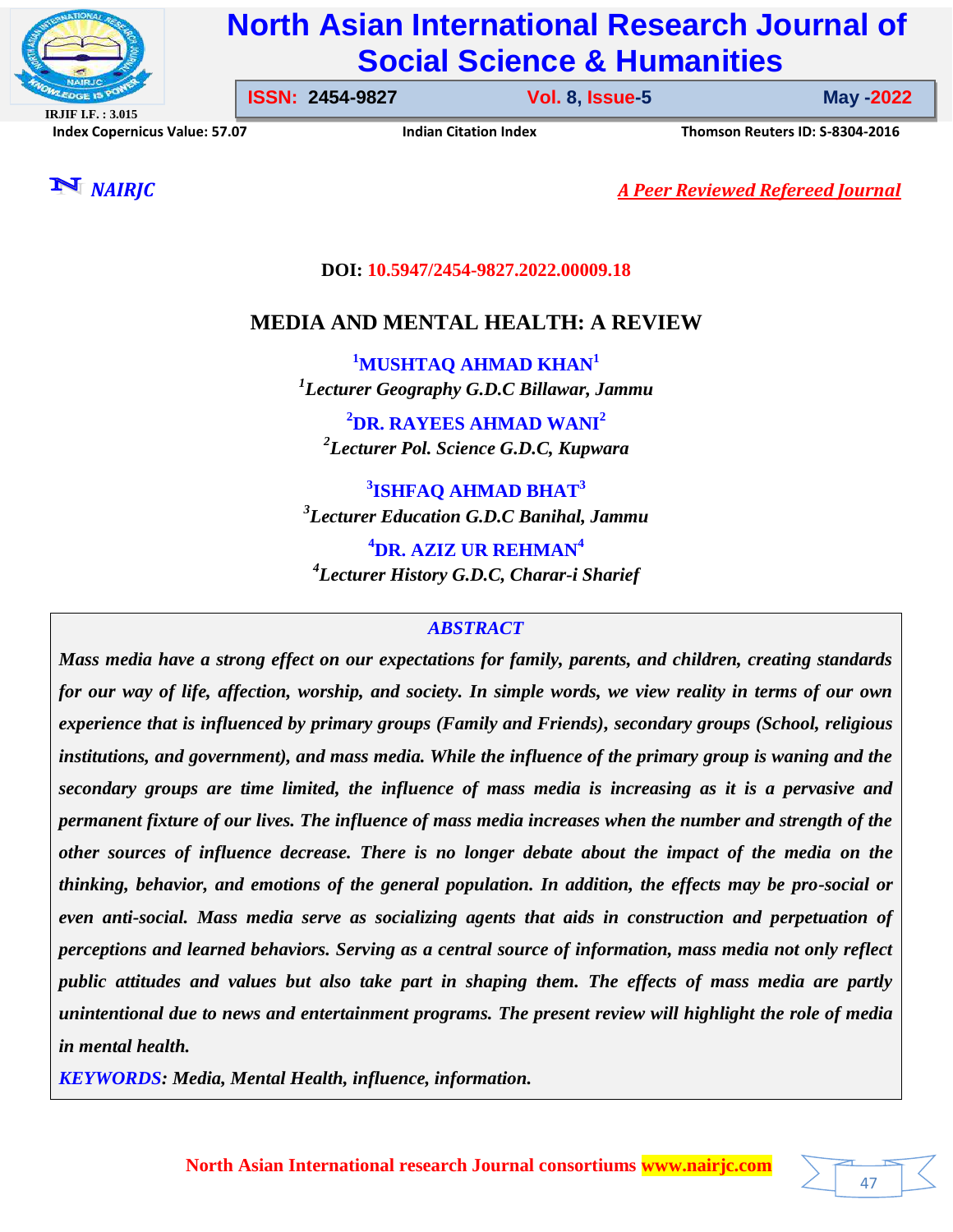#### **INTRODUCTION**

Presently In India, people are increasingly using new media technology (e.g., smartphones, tablets, laptops, and desktops for Internet access), with increasing frequency to text message, E-mail, blog, as well as access social networking websites (like Facebook, Twitter, WhatsApp, Instagram etc.) for business, entertainment, and to stay in touch with family and friends and simultaneously acquiring information about national and world events from other traditional sources of mass media (like television, newspaper, magazines, books, movies, radio etc.).

Media has been defined as any storage and transmission channel or tool used to store and deliver information or data. Mass media is synonymous to media, which may refer to one single medium used to communicate any data for any purpose.

#### **FORMS OF MEDIA**

The term media commonly refers to the mediums of books, radio, magazines, newspapers, cinema, television, billboards and computer complexes. Each medium is a symbolic model of a big industry, which is further interlinked with other related industries. The various studies cited in this chapter focus on one or another of these media, and others examine a combination of media. India being the largest democracy and with fairly unrestricted media is likely to be a case in point about how media influences the perception of mental illnesses.

#### **MEDIA AND ITS INFLUENCE IN THE SOCIETY**

Over the past few decades, considerable amount of research has been conducted to examine the effect of the mass media on the belief systems of the public. These studies have concluded that the media's power to influence public perception, the frequency in which it is used, and the degree to which people are exposed to media representations combine to make the mass media one of the most significant influences in developed societies.

What people see and hear in the media impacts their daily lives. It encourages them to buy something they saw in a commercial, informs them of the latest 'craze' and also tells them how they 'should act.' This becomes alarming because the power of the media is easy accessible. The power that the media holds has evolved over time, with people trusting the message delivered, without really critically evaluating the information received. But there have been differences in the levels of skepticism about media, with some being more accepting than the other. This article though, may be biased to first world countries, and change in mindsets of individuals residing in third world countries like India need to be further explored. Hottentot and colleagues in a study reported the various sources of media from which people gather information regarding mental illness or any information regarding psychiatry. These are TV and news 70%, Newspapers 58%, News magazines 34%, TV talk shows 31%, Radio news 26%, Internet 25%, Non-fiction books 25%, Talk shows on radio 18% . The limitation here, though, is that the influence of social media has grown tremendously in the interval between this study and current times, and this needs to be considered in future investigations.

#### **North Asian International research Journal consortiums www.nairjc.com**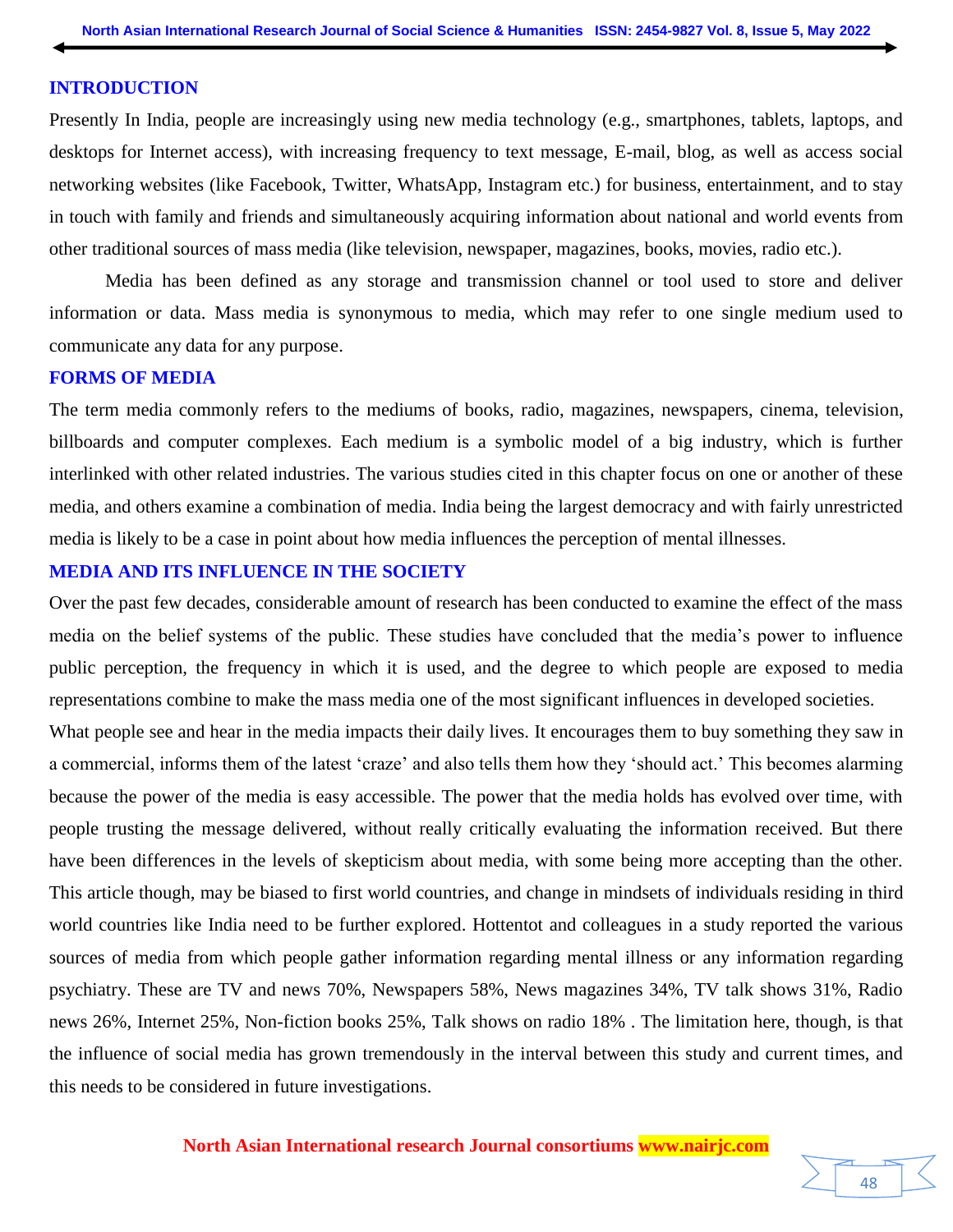#### **MEDIA AS A TOOL FOR CHANGE**

Media is a tool that can be potently used to increase knowledge, create favorable attitudes and change overt behavior. We need to find ways to optimize the role of media in our society, taking advantage of their positive attributes and minimizing their negative ones, to use the media to help people avoid behaviours that reduce their wellbeing and increase behaviours that promote it. If the media can worsen stigma in the field of mental illness, it is reasonable to assume that media can also potentially be used to reduce stigma as well. Documentary films can be used to educate the general public about mental health and disease. Viewing a documentary about schizophrenia have led schizophrenia to be perceived as less dangerous. Reading an article containing corrective information has led to a greater acceptance of persons with mental illness and less fear about mental illnesses.

Education of the media and using fake news screens can help control the problem to some extent, but possibly would not impact much on individuals working through social media accounts. Actions such as suspending the account for a brief period of time if there are lapses in the rules against propagating fake news, and rein station on retraction of the particular content could be attempted, but this requires significant resources and further planning, as it has to be done without impinging on the personal right to freedom of speech. This can make it difficult to report the 'citizen reporter' and therefore make it difficult to block fake news and misinformation that makes the rounds on social media.

#### **REVIEW OF RELATED LITERATURE**

**Lamontagne and Verrault (1986)** studied the Use of Mass Media in Mental Health. The authors discuss reasons which may explain the mental health professionals' lack of interest in this area of research, suggest new approaches for the elaboration of educational programs for the population and emphasize the importance of secondary and tertiary prevention.

**Upadhyay (2013)** Studied Mental Health, Mass Media and Stigma Reduction. The author said In a country like Nepal, where the mental health service is not well developed and public awareness is very low, majority of mental disorders and epilepsy patients are taken to faith healers for treatment. To develop more positive community attitudes and behaviours towards people with mental disorder, public education and information about mental disorders are the most important. Various forms of mass media can be used to promote more positive community attitudes and behaviors towards people with mental disorders.

**Zexin (2017)** Conducted a study on How the media cover mental illnesses: a review. Research has found that entertainment-education programs and web-based media have strong potential in reducing mental illness stigma. Recommendations for future research are also discussed. Practical implications Findings can guide future efforts to use media to educate the public about mental illnesses and reduce mental illness stigma. Originality/value This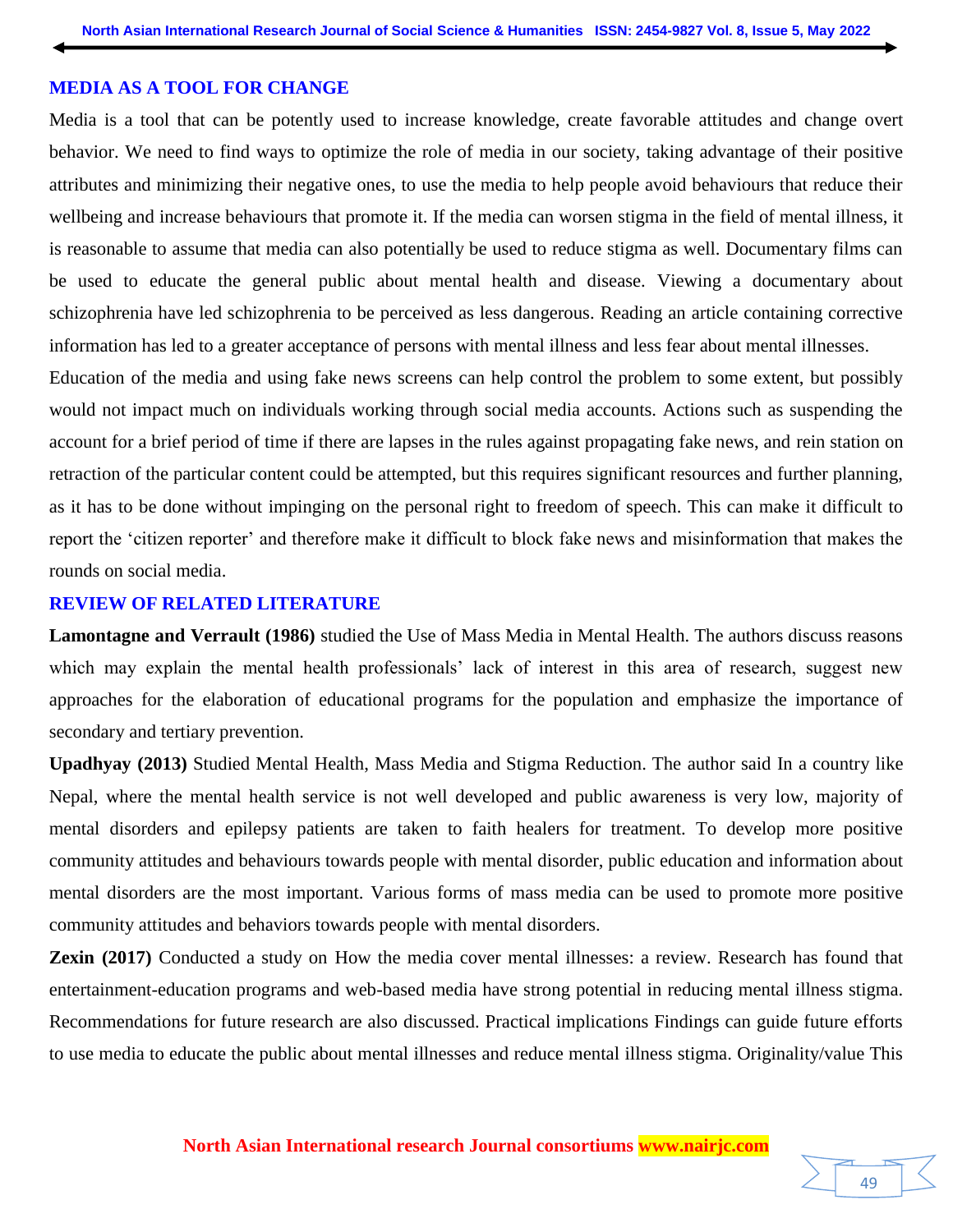study reviews the most recent research on mental illnesses in the media and provides important references on the media representation of mental illnesses, media effects of such representation, and using media to reduce stigma.

**Kelly, et. al (2018)** conducted a study on Social Media Use and Adolescent Mental Health: Findings from the UK Millennium Cohort Study*.* The findings reveal that the magnitude of association between social media use and depressive symptoms was larger for girls than for boys. Compared with 1–3 h of daily use: 3 to b5 h 26% increase in scores vs 21%; ≥5 h 50% vs 35% for girls and boys respectively. Greater social media use related to online harassment, poor sleep, low self-esteem and poor body image; in turn these related to higher depressive symptom scores. Multiple potential intervening pathways were apparent, for example: greater hours social media use related to body weight dissatisfaction (≥5 h 31% more likely to be dissatisfied), which in turn linked to depressive symptom scores directly (body dissatisfaction 15% higher depressive symptom scores) and indirectly via selfesteem.

**Chandran, et.al (2019)** studied Media and the role of digital psychiatry in mental health. The study reveals that the mass media is largely regarded as an integral cogwheel in health service delivery, with a decisive influence on public attitudes. Numerous studies identify connections between media use and negative outcomes such as increased depression, suicide, anxiety, substance use, aggressive behaviour, obesity and eating disorders. Digital tools in psychiatry may promote change and improve health service delivery, augment clinical relationships and influence the dynamic relationship between mass media depictions of mental illness and the publics understanding. Unlike most journalists, who must rely on second-hand accounts, mental health professionals can weigh in directly with their advice, opinions, and expertise on social media, based on direct accounts from patients.

**Hou, et. al (2019)** studied Social media addiction: Its impact, mediation, and intervention. Results showed that the intervention was effective in reducing the students' social media addiction and improving their mental health and academic efficiency. The current studies yielded original findings that contribute to the empirical database on social media addiction and that have important theoretical and practical implications.

#### **CONCLUSION**

Mass media due to its tremendous reach and constant exposure have the unique ability to alter perception and sway popular opinion of large number of people. In fact, the media shape our ideas and understanding of various issues and events. The frequently negative and imprecise portrayals of mental health issues in general and persons with psychiatric disorders in particular, reinforce mistaken beliefs and myths about mental illness. This is worsened by exaggerating and sensationalizing unusual behaviors exhibited by the mentally ill. Persistent repetition along with reporting intricate details about various aspects of suicidal behavior may help TRPs but can and does harm society and should be avoided. An awareness of these adverse consequences and sensitive

**North Asian International research Journal consortiums www.nairjc.com**